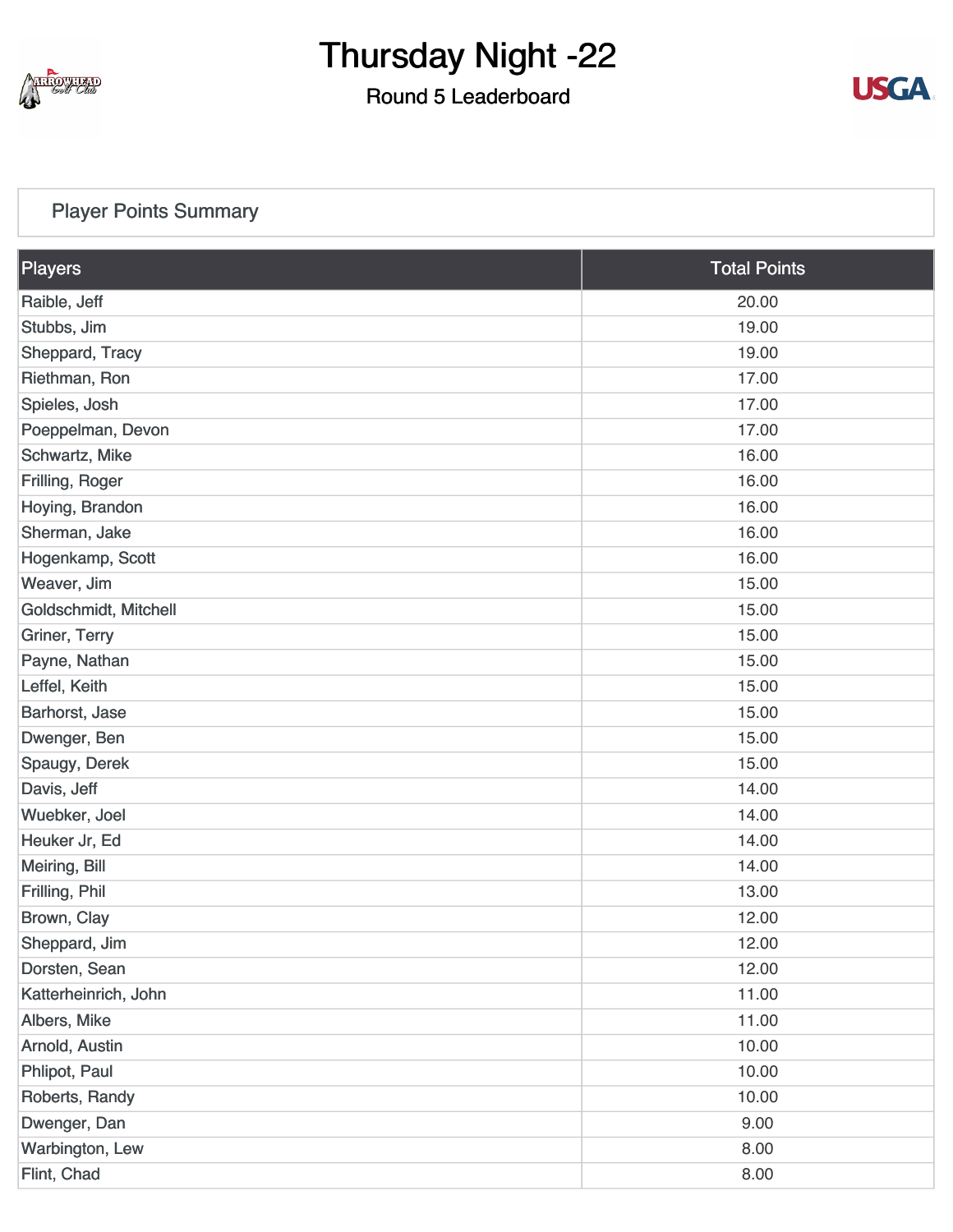

### Round 5 Leaderboard



| Schmitmeyer, Doug   | 8.00   |
|---------------------|--------|
| Westerheide, Dan    | 8.00   |
| Quinter, Rudy       | 7.00   |
| Seger, Russ         | 7.00   |
| Moore, Jeremy       | 7.00   |
| Moeller, Roland     | 7.00   |
| Meyer, Rick         | 7.00   |
| Theis, Bob          | 7.00   |
| Deschner, Phil      | 7.00   |
| Clark, Zach         | 7.00   |
| Stechschulte, John  | 6.00   |
| Clune, Charlie      | 6.00   |
| Ward, Joe           | 6.00   |
| Barhorst, Aaron     | 6.00   |
| McGhee, William     | 6.00   |
| Deaton, Codie       | 5.00   |
| Schafer, Frank      | 5.00   |
| White, Tyler        | 5.00   |
| Echols, Mark        | 3.00   |
| Sherman, Adam       | 3.00   |
| Nosek, Tyler        | 2.00   |
| <b>Total Points</b> | 616.00 |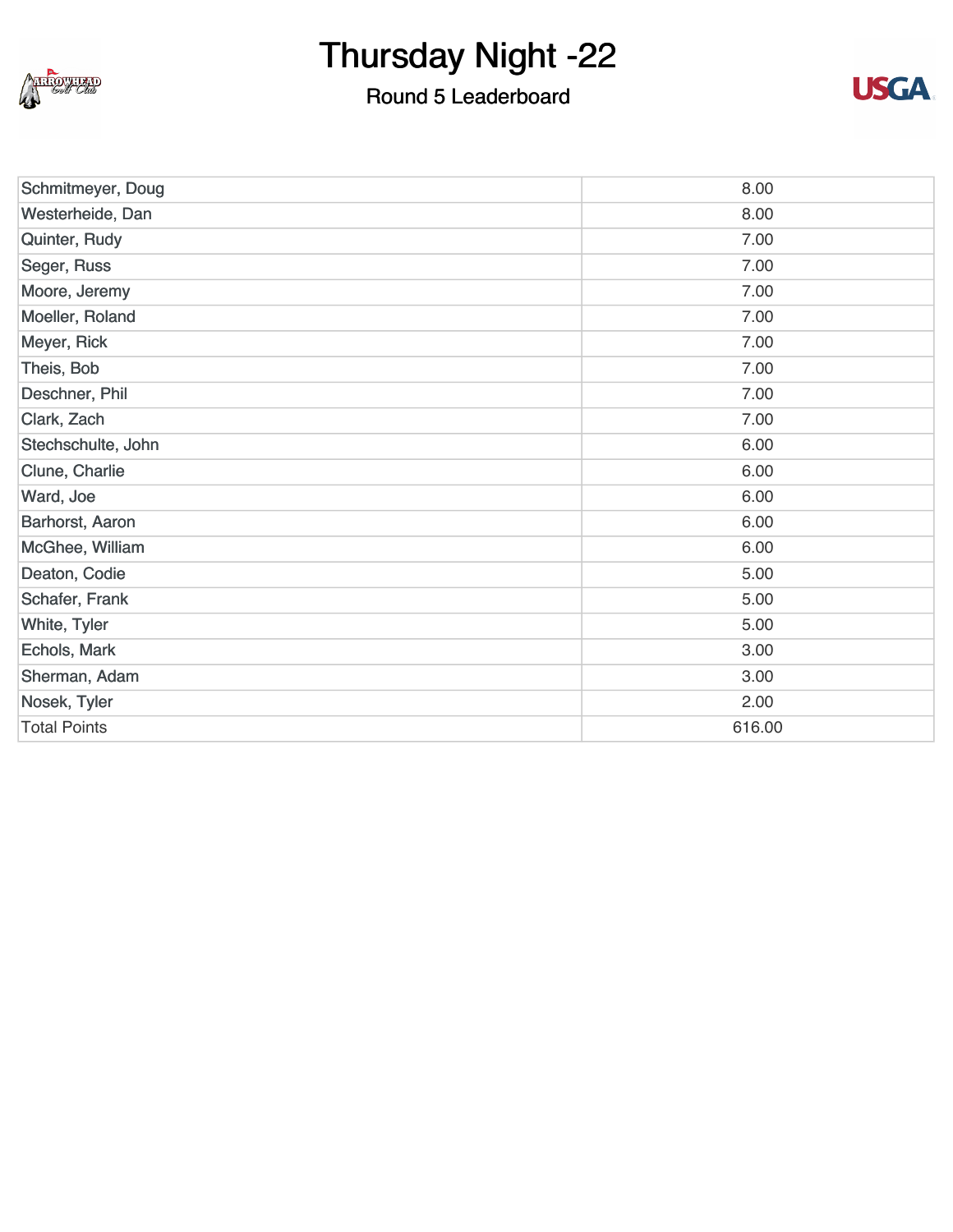

### Round 5 Leaderboard



### [Team Points Summary](https://static.golfgenius.com/v2tournaments/team_points?league_id=8410389304542504110&round_id=8410393917471598047)

| <b>Teams</b>                | <b>Total Points</b> |
|-----------------------------|---------------------|
| <b>Spieles Chiropractic</b> | 62.00               |
| Jackson 5                   | 61.00               |
| <b>Bruckens</b>             | 55.00               |
| <b>Gilbert Station</b>      | 53.00               |
| <b>Buschur Electric</b>     | 50.00               |
| Tom-Jerry                   | 47.00               |
| <b>Bernhold Insurance</b>   | 45.00               |
| <b>Nitro Roofing</b>        | 43.00               |
| <b>Barhorst Woodworks</b>   | 41.00               |
| <b>Meyer Garage</b>         | 38.00               |
| <b>Logan Services</b>       | 35.00               |
| F & C Trucking              | 33.00               |
| <b>Progress Tool</b>        | 27.00               |
| <b>Fore Play</b>            | 26.00               |
| <b>Total Points</b>         | 616.00              |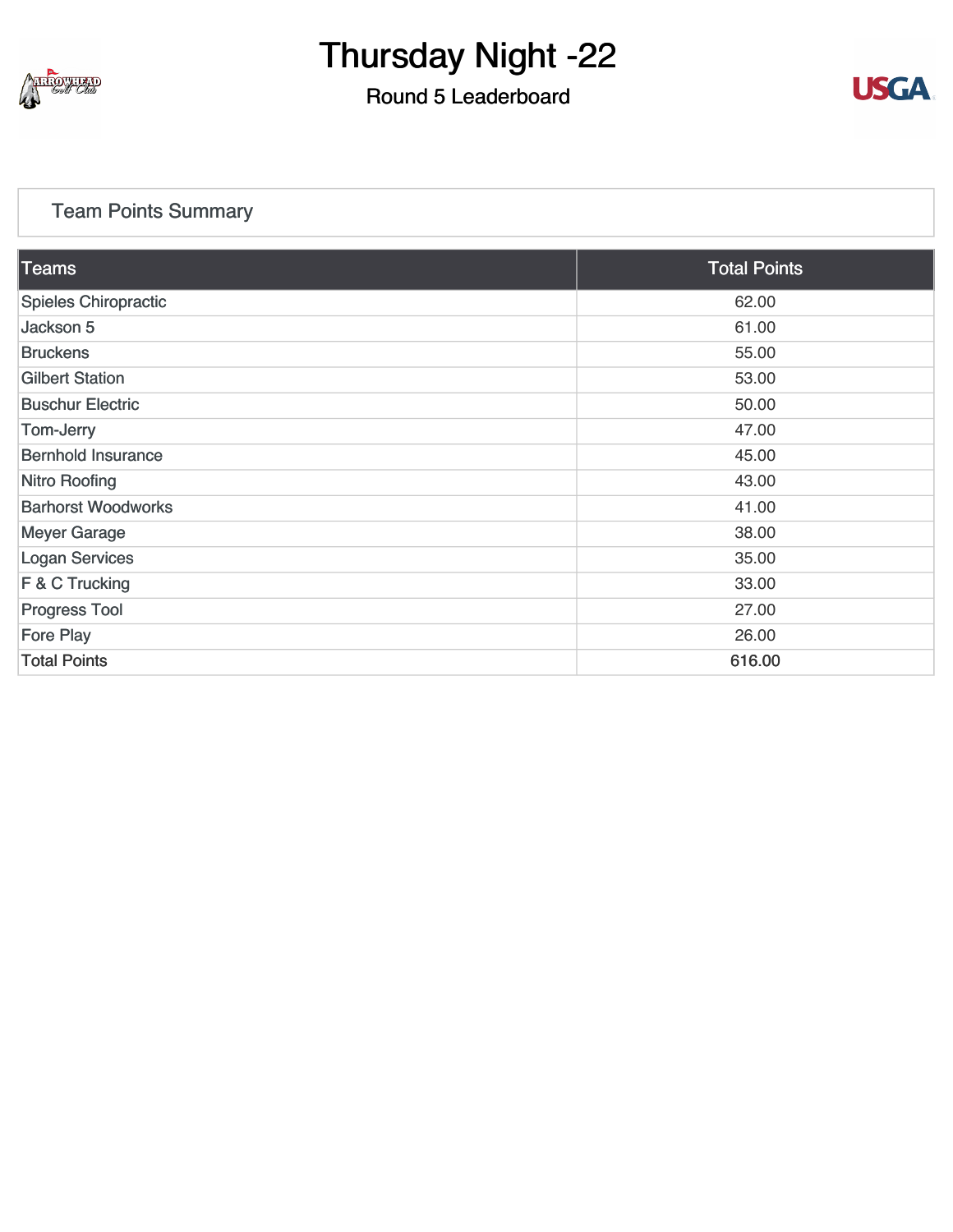

Round 5 Leaderboard



#### [Individual Total Points](https://static.golfgenius.com/v2tournaments/8410475985941571039?called_from=&round_index=5)

| Pos.            | Player               | R1    | R2    | R <sub>3</sub>               | <b>R4</b> | <b>Points</b> |
|-----------------|----------------------|-------|-------|------------------------------|-----------|---------------|
| 1               | Spieles, Josh        | 17.00 | 17.00 | $\overline{\phantom{a}}$     | 17.00     | 51.00         |
| T <sub>2</sub>  | Stubbs, Jim          | 13.00 | 15.00 | $\overline{\phantom{a}}$     | 19.00     | 47.00         |
| T <sub>2</sub>  | Leffel, Keith        | 17.00 | 15.00 |                              | 15.00     | 47.00         |
| T <sub>2</sub>  | Barhorst, Jase       | 16.00 | 16.00 | $\overline{\phantom{a}}$     | 15.00     | 47.00         |
| T <sub>2</sub>  | Frilling, Roger      | 15.00 | 16.00 | $\overline{\phantom{a}}$     | 16.00     | 47.00         |
| T <sub>6</sub>  | Hogenkamp, Scott     | 15.00 | 14.00 | $\overline{\phantom{a}}$     | 16.00     | 45.00         |
| T <sub>6</sub>  | Spaugy, Derek        | 14.00 | 16.00 | $\overline{\phantom{a}}$     | 15.00     | 45.00         |
| 8               | Schwartz, Mike       | 15.00 | 11.00 | $\overline{\phantom{a}}$     | 16.00     | 42.00         |
| 9               | Poeppelman, Devon    | 8.00  | 15.00 | $\overline{\phantom{a}}$     | 17.00     | 40.00         |
| T <sub>10</sub> | Riethman, Ron        | 7.00  | 15.00 | $\overline{\phantom{a}}$     | 17.00     | 39.00         |
| T <sub>10</sub> | Weaver, Jim          | 13.00 | 11.00 | $\overline{\phantom{a}}$     | 15.00     | 39.00         |
| T <sub>10</sub> | Meiring, Bill        | 14.00 | 11.00 | $\overline{\phantom{a}}$     | 14.00     | 39.00         |
| T <sub>10</sub> | Sheppard, Tracy      | 12.00 | 8.00  | $\overline{\phantom{a}}$     | 19.00     | 39.00         |
| T <sub>14</sub> | Hoying, Brandon      | 9.00  | 13.00 | $\overline{\phantom{a}}$     | 16.00     | 38.00         |
| T <sub>14</sub> | Davis, Jeff          | 14.00 | 10.00 |                              | 14.00     | 38.00         |
| T14             | Moeller, Roland      | 15.00 | 16.00 | $\overline{\phantom{a}}$     | 7.00      | 38.00         |
| <b>T17</b>      | McGhee, William      | 15.00 | 15.00 | $\overline{\phantom{a}}$     | 6.00      | 36.00         |
| T <sub>17</sub> | Raible, Jeff         | 9.00  | 7.00  | $\overline{\phantom{a}}$     | 20.00     | 36.00         |
| T <sub>17</sub> | Barhorst, Aaron      | 16.00 | 14.00 | $\overline{\phantom{a}}$     | 6.00      | 36.00         |
| 20              | Ward, Joe            | 16.00 | 13.00 | $\overline{\phantom{a}}$     | 6.00      | 35.00         |
| 21              | Griner, Terry        | 12.00 | 7.00  | $\overline{\phantom{a}}$     | 15.00     | 34.00         |
| T <sub>22</sub> | Quinter, Rudy        | 15.00 | 11.00 | $\overline{\phantom{a}}$     | 7.00      | 33.00         |
| T <sub>22</sub> | Frilling, Phil       | 8.00  | 12.00 | $\overline{\phantom{a}}$     | 13.00     | 33.00         |
| T <sub>22</sub> | Sanvido, Lyle        | 16.00 | 17.00 | $\overline{\phantom{0}}$     | 0.00      | 33.00         |
| T <sub>25</sub> | Sheppard, Jim        | 5.00  | 15.00 | $\overline{\phantom{a}}$     | 12.00     | 32.00         |
| T <sub>25</sub> | Katterheinrich, John | 14.00 | 7.00  | ۰.                           | 11.00     | 32.00         |
| 27              | Moore, Jeremy        | 15.00 | 9.00  | $\overline{\phantom{a}}$     | 7.00      | 31.00         |
| 28              | Heuker Jr, Ed        | 0.00  | 15.00 | $\overline{\phantom{a}}$     | 14.00     | 29.00         |
| T <sub>29</sub> | Roberts, Randy       | 7.00  | 11.00 | $\overline{\phantom{a}}$     | 10.00     | 28.00         |
| T <sub>29</sub> | Dwenger, Ben         | 0.00  | 13.00 | $\overline{\phantom{a}}$     | 15.00     | 28.00         |
| 31              | Albers, Mike         | 7.00  | 9.00  | $\overline{\phantom{a}}$     | 11.00     | 27.00         |
| T32             | Sherman, Jake        | 0.00  | 9.00  |                              | 16.00     | 25.00         |
| T32             | Goldschmidt, Don     | 19.00 | 6.00  | $\qquad \qquad \blacksquare$ | 0.00      | 25.00         |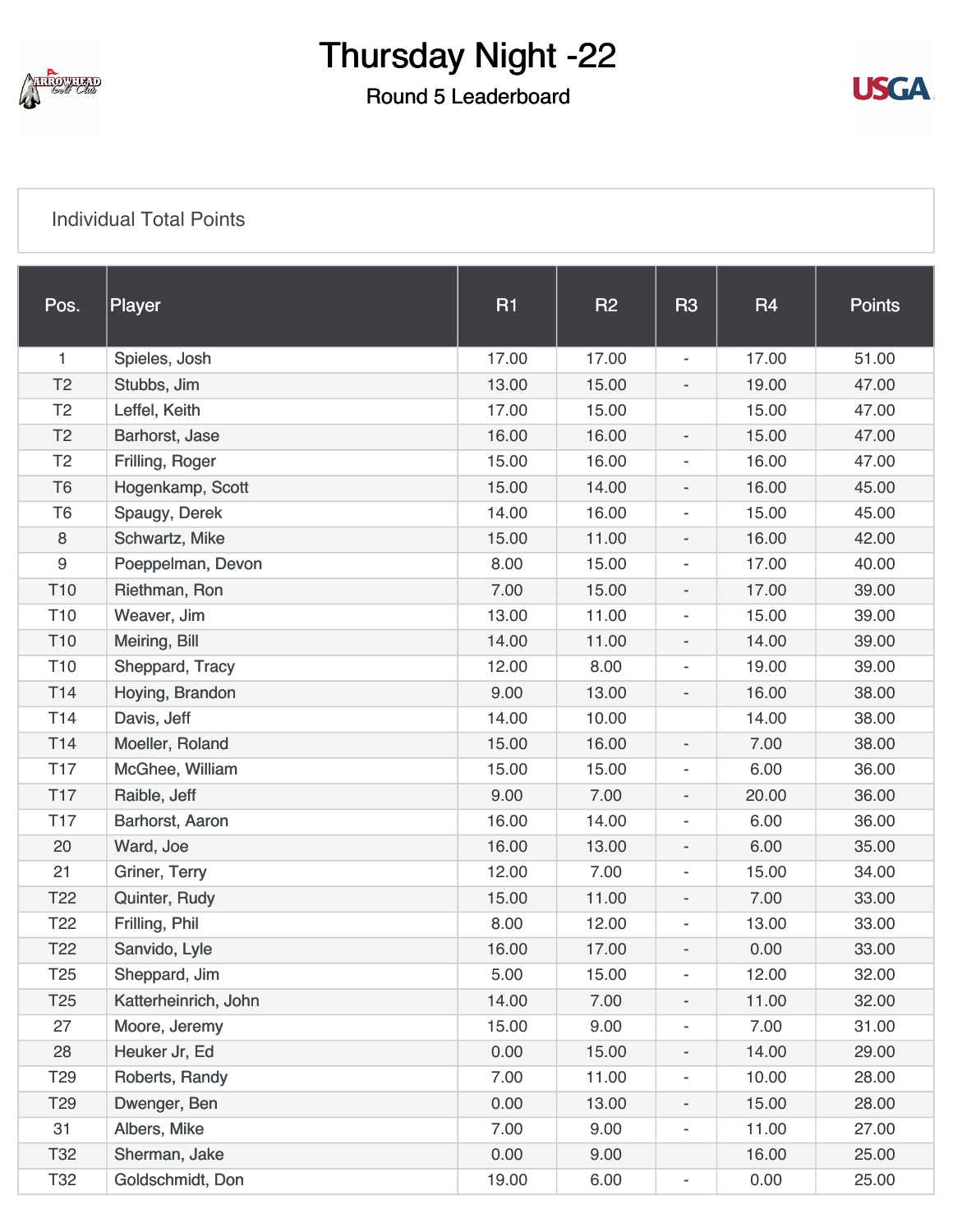

### Round 5 Leaderboard



| 34              | Nosek, Tyler          | 17.00 | 5.00  | $\overline{\phantom{a}}$ | 2.00  | 24.00 |
|-----------------|-----------------------|-------|-------|--------------------------|-------|-------|
| T <sub>35</sub> | Brown, Clay           | 5.00  | 6.00  | $\overline{a}$           | 12.00 | 23.00 |
| <b>T35</b>      | Flint, Chad           | 10.00 | 5.00  |                          | 8.00  | 23.00 |
| T <sub>35</sub> | Theis, Bob            | 16.00 | 0.00  | $\overline{\phantom{a}}$ | 7.00  | 23.00 |
| T <sub>35</sub> | Oldiges, Mark         | 7.00  | 16.00 |                          | 0.00  | 23.00 |
| T <sub>35</sub> | Rittenhouse, Trey     | 8.00  | 15.00 |                          | 0.00  | 23.00 |
| T40             | White, Tyler          | 6.00  | 11.00 | $\overline{\phantom{a}}$ | 5.00  | 22.00 |
| T40             | Dwenger, Dan          | 6.00  | 7.00  | $\overline{\phantom{a}}$ | 9.00  | 22.00 |
| T42             | Deaton, Codie         | 10.00 | 6.00  | $\overline{\phantom{a}}$ | 5.00  | 21.00 |
| T42             | Warbington, Lew       | 7.00  | 6.00  | $\overline{\phantom{a}}$ | 8.00  | 21.00 |
| T42             | Clark, Zach           | 6.00  | 8.00  | $\overline{\phantom{a}}$ | 7.00  | 21.00 |
| T42             | Schmitmeyer, Doug     | 0.00  | 13.00 | $\overline{\phantom{a}}$ | 8.00  | 21.00 |
| 46              | Deschner, Phil        | 0.00  | 13.00 | $\overline{\phantom{a}}$ | 7.00  | 20.00 |
| T47             | Phlipot, Paul         | 0.00  | 9.00  | $\overline{a}$           | 10.00 | 19.00 |
| T47             | Arnold, Austin        | 0.00  | 9.00  |                          | 10.00 | 19.00 |
| T47             | Borchers, Jacque      | 10.00 | 9.00  |                          | 0.00  | 19.00 |
| <b>T50</b>      | Dorsten, Sean         | 0.00  | 6.00  | $\overline{\phantom{a}}$ | 12.00 | 18.00 |
| <b>T50</b>      | Stechschulte, John    | 12.00 | 0.00  |                          | 6.00  | 18.00 |
| <b>T50</b>      | Wissman, Ted          | 18.00 | 0.00  | $\overline{\phantom{a}}$ | 0.00  | 18.00 |
| 53              | Clune, Charlie        | 4.00  | 7.00  | $\overline{\phantom{a}}$ | 6.00  | 17.00 |
| T <sub>54</sub> | Echols, Mark          | 6.00  | 7.00  | $\overline{\phantom{a}}$ | 3.00  | 16.00 |
| T <sub>54</sub> | Botkin, Joe           | 16.00 | 0.00  |                          | 0.00  | 16.00 |
| <b>T56</b>      | Payne, Nathan         | 0.00  | 0.00  |                          | 15.00 | 15.00 |
| <b>T56</b>      | Goldschmidt, Mitchell | 0.00  | 0.00  |                          | 15.00 | 15.00 |
| <b>T56</b>      | George, Tony          | 15.00 | 0.00  |                          | 0.00  | 15.00 |
| <b>T56</b>      | Meyer, Jim            | 0.00  | 15.00 | $\overline{\phantom{a}}$ | 0.00  | 15.00 |
| <b>T60</b>      | Seger, Russ           | 7.00  | 0.00  | $\overline{\phantom{a}}$ | 7.00  | 14.00 |
| T60             | Wuebker, Joel         | 0.00  | 0.00  |                          | 14.00 | 14.00 |
| <b>T60</b>      | Hogenkamp, Nick       | 7.00  | 7.00  |                          | 0.00  | 14.00 |
| T60             | Griner, Mike          | 7.00  | 7.00  | $\overline{\phantom{a}}$ | 0.00  | 14.00 |
| T64             | Schafer, Frank        | 8.00  | 0.00  | $\overline{\phantom{a}}$ | 5.00  | 13.00 |
| T64             | Holthaus, Ken         | 0.00  | 13.00 |                          | 0.00  | 13.00 |
| T66             | Westerheide, Dan      | 0.00  | 0.00  | $\overline{\phantom{a}}$ | 8.00  | 8.00  |
| T66             | Koppin, Jim           | 8.00  | 0.00  |                          | 0.00  | 8.00  |
| <b>T68</b>      | Meyer, Rick           | 0.00  | 0.00  | $\overline{\phantom{0}}$ | 7.00  | 7.00  |
| <b>T68</b>      | Albers, Roger         | 0.00  | 7.00  |                          | 0.00  | 7.00  |
| 70              | Campbell, Jr, John    | 6.00  | 0.00  | $\overline{\phantom{a}}$ | 0.00  | 6.00  |
| 71              | Chalk, Kevin          | 5.00  | 0.00  |                          | 0.00  | 5.00  |
| T72             | Sherman, Adam         | 0.00  | 0.00  |                          | 3.00  | 3.00  |
| T72             | Winner, Ken           | 3.00  | 0.00  | $\overline{\phantom{0}}$ | 0.00  | 3.00  |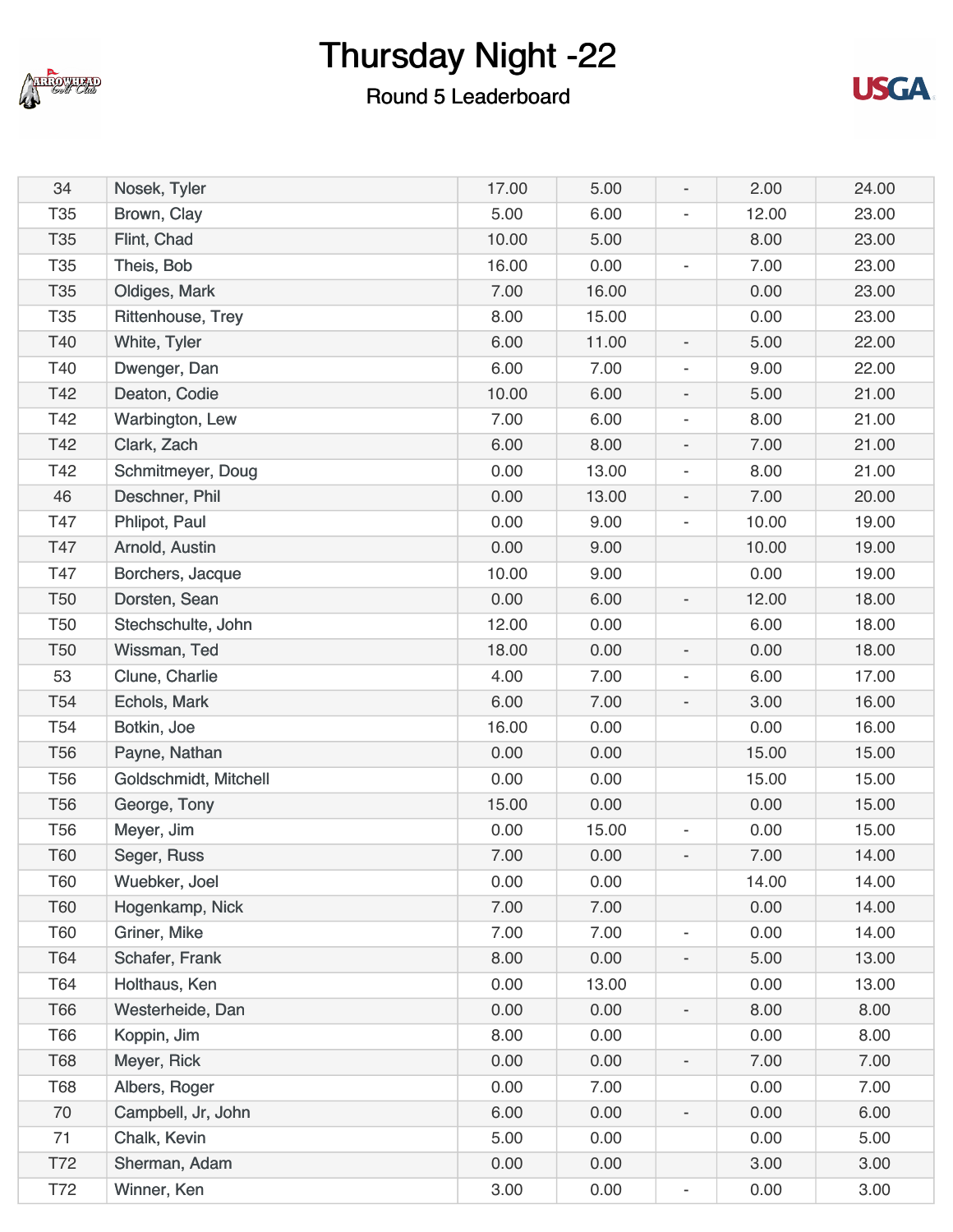

### Round 5 Leaderboard



| <b>NS</b>          | Dally, Chad   | 0.00 | 0.00 | $\overline{\phantom{0}}$ | 0.00 | 0.00 |
|--------------------|---------------|------|------|--------------------------|------|------|
| <b>NS</b>          | Kremer, Kurt  | 0.00 | 0.00 | $\overline{\phantom{0}}$ | 0.00 | 0.00 |
| <b>NS</b>          | Shreves, John | 0.00 | 0.00 | $\overline{\phantom{0}}$ | 0.00 | 0.00 |
| _ _ _ _ _ _ _<br>. |               |      |      |                          |      |      |

Total Points Allocated: 1850.00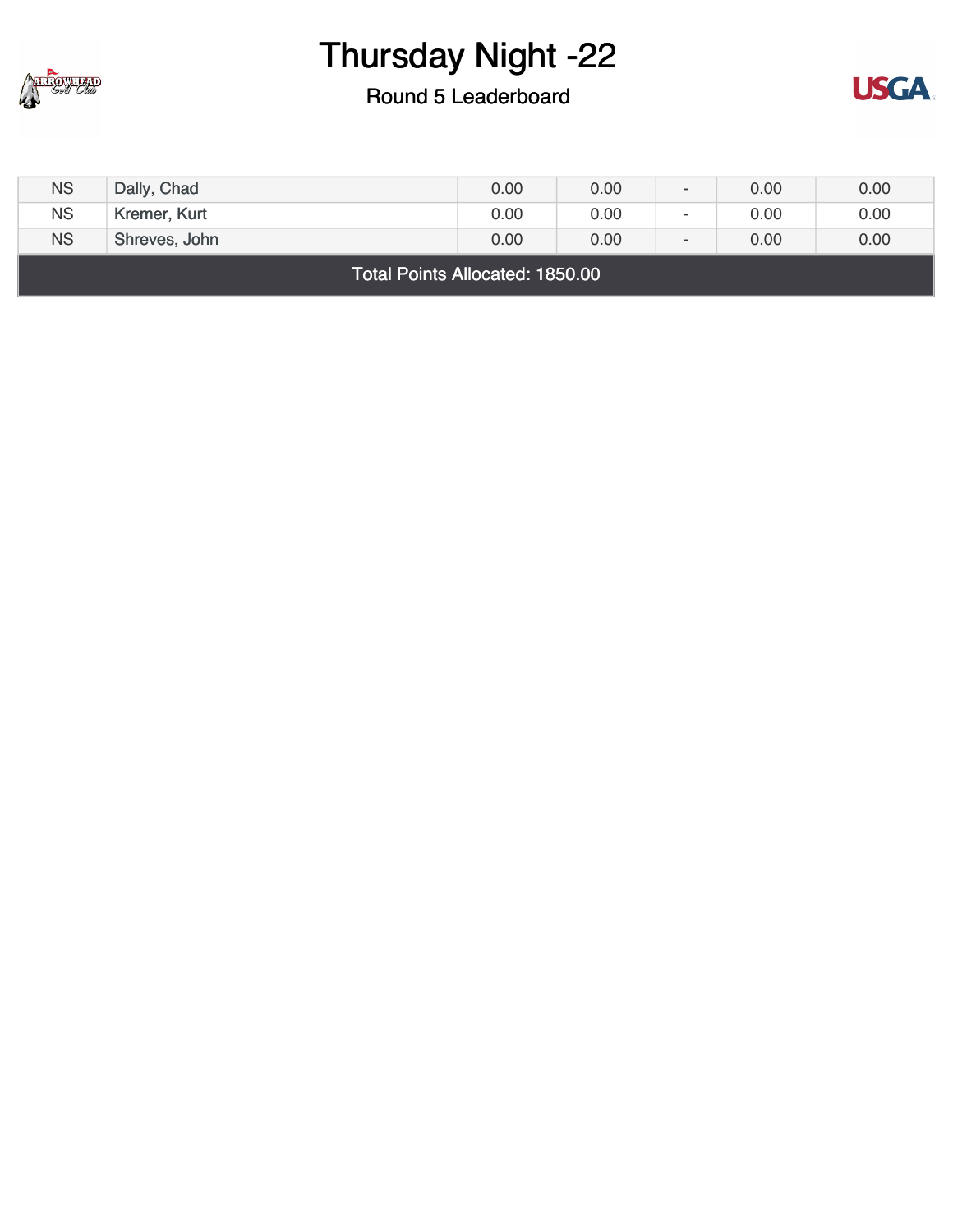

### Round 5 Leaderboard



[Individual Total Points \(Thu, May 12\)](https://static.golfgenius.com/v2tournaments/8410475997316523491?called_from=&round_index=5)

| <b>Points</b> | Player               | Match            | Player                       | <b>Points</b> |
|---------------|----------------------|------------------|------------------------------|---------------|
| 14.00         | <b>Meiring, Bill</b> | 1 up             | Flint, Chad                  | 8.00          |
| 16.00         | Sherman, Jake        | 3 & 2            | Ward, Joe                    | 6.00          |
| 8.00          | Schmitmeyer, Doug    | 1 up             | Heuker Jr, Ed                | 14.00         |
| 7.00          | Seger, Russ          | 3 & 1            | Payne, Nathan                | 15.00         |
| 20.00         | Raible, Jeff         | 5 & 4            | Nosek, Tyler                 | 2.00          |
| 7.00          | Quinter, Rudy        | 3 & 2            | <b>Griner, Terry</b>         | 15.00         |
| 17.00         | Riethman, Ron        | 3 & 2            | Schafer, Frank               | 5.00          |
| 6.00          | Clune, Charlie       | 2 & 1            | Frilling, Roger              | 16.00         |
| 3.00          | Echols, Mark         | 5 & 4            | <b>Sheppard, Tracy</b>       | 19.00         |
| 8.00          | Warbington, Lew      | 281              | Davis, Jeff                  | 14.00         |
| 7.00          | Clark, Zach          | 4 & 3            | <b>Goldschmidt, Mitchell</b> | 15.00         |
| 15.00         | Spaugy, Derek        | $2 \, \text{up}$ | Deschner, Phil               | 7.00          |
| 12.00         | Sheppard, Jim        | 281              | Roberts, Randy               | 10.00         |
| 15.00         | Weaver, Jim          | 3 & 2            | Meyer, Rick                  | 7.00          |
| 11.00         | Katterheinrich, John | <b>Tied</b>      | Albers, Mike                 | 11.00         |
| 15.00         | Leffel, Keith        | 2 up             | Theis, Bob                   | 7.00          |
| 19.00         | Stubbs, Jim          | 4 & 3            | Sherman, Adam                | 3.00          |
| 12.00         | Dorsten, Sean        | 2 & 1            | Phlipot, Paul                | 10.00         |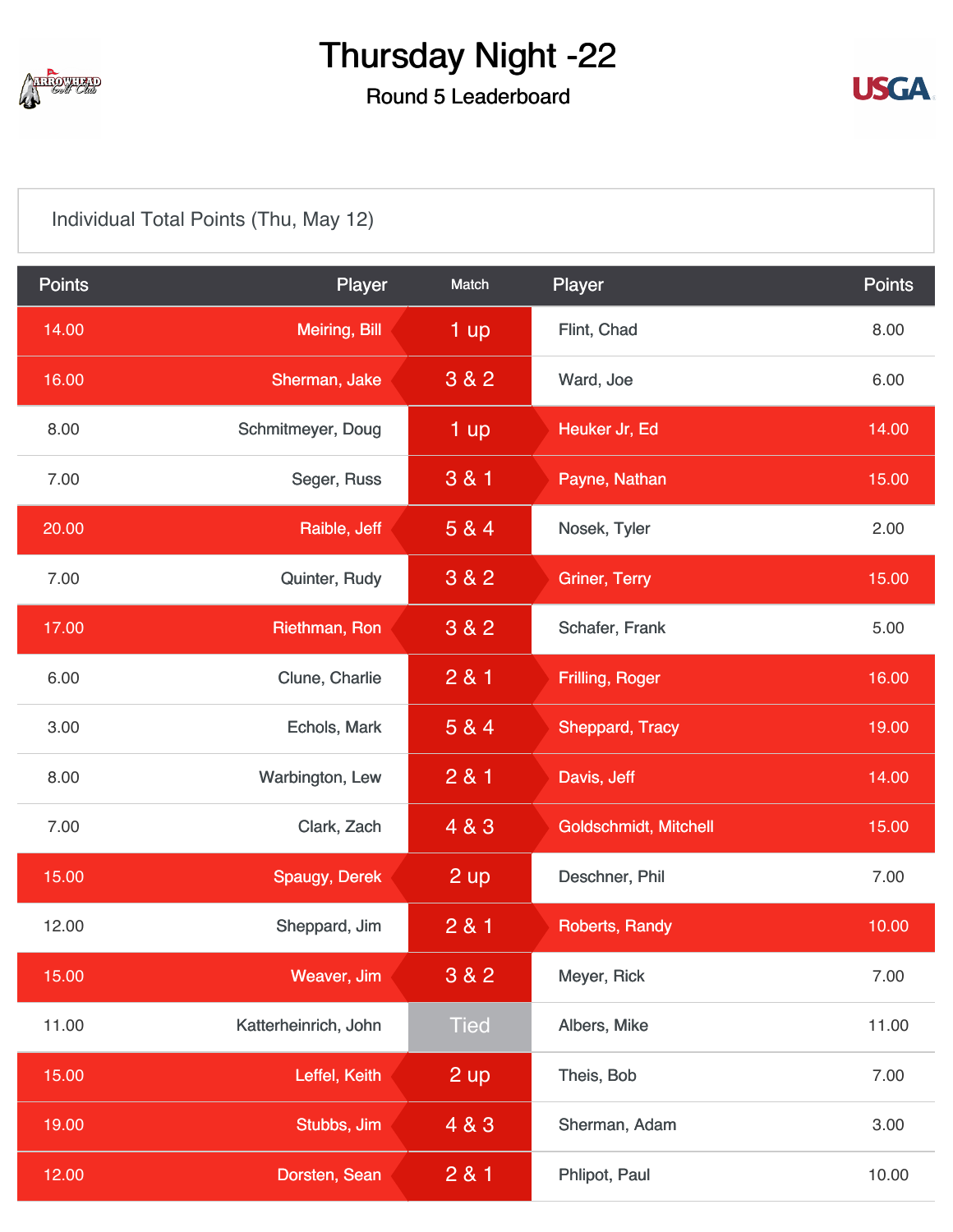

### Round 5 Leaderboard



| 16.00 | Hogenkamp, Scott                      | 3&82        | Stechschulte, John | 6.00  |  |  |  |
|-------|---------------------------------------|-------------|--------------------|-------|--|--|--|
| 14.00 | Wuebker, Joel                         | 1 up        | Westerheide, Dan   |       |  |  |  |
| 17.00 | Spieles, Josh                         | 3 & 2       | White, Tyler       |       |  |  |  |
| 16.00 | Hoying, Brandon                       | 4 & 2       | McGhee, William    |       |  |  |  |
| 17.00 | Poeppelman, Devon                     | $3&8&2$     | Deaton, Codie      | 5.00  |  |  |  |
| 12.00 | Brown, Clay                           | 281         | Arnold, Austin     | 10.00 |  |  |  |
| 6.00  | Barhorst, Aaron                       | 3 & 1       | Schwartz, Mike     | 16.00 |  |  |  |
| 13.00 | Frilling, Phil                        | <b>Tied</b> | Dwenger, Dan       | 9.00  |  |  |  |
| 15.00 | Barhorst, Jase                        | 2 up        | Moeller, Roland    | 7.00  |  |  |  |
| 7.00  | Moore, Jeremy                         | 3 & 2       | Dwenger, Ben       | 15.00 |  |  |  |
|       | <b>Total Points Allocated: 616.00</b> |             |                    |       |  |  |  |